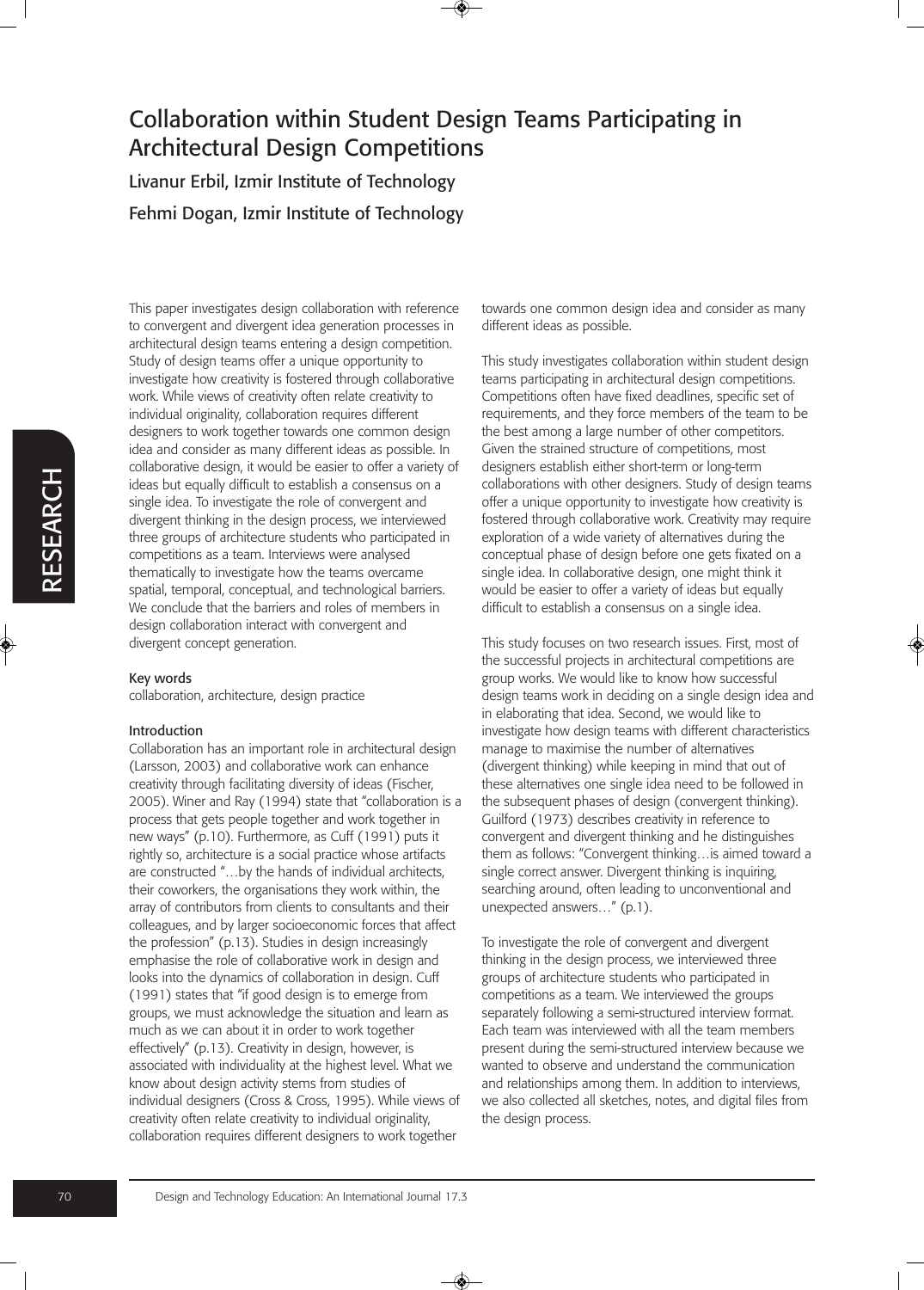### Creativity, convergent and divergent thinking

According to Finke et al. (1992) creativity consists of first generating novel cognitive structures, with retrieving, associating, synthesising, converting and constituting analogies, and second of exploring the creative implications of new structures, with binding findings, interpreting, deducing, altering context, and theory testing. Ashton-James and Chartand (2009) point out the importance of convergent and divergent thinking in creativity as follows: "being creative requires both convergent and divergent thinking capabilities to differing degrees depending upon the nature of the problem" (p.1036). According to Cropley (2006), creative thinking involves "generation of novelty (via divergent thinking) and evaluation of the novelty (via convergent thinking)" (p.391).

According to Ashton-James and Chartand (2009) divergent thinking is related to the capability of altering between 'mental categories' and 'perspectives'. It simplifies "wide browsing ability (thinking outside of the box) and the creation of dissimilar, freely related ideas" (Guilford, 1950, p. 1036). In contrast to divergent thinking, convergent thinking does not leave any room for ambiguity (Cropley, 2006). In creative problem solving, convergent and divergent thinking styles offer different advantages. Convergent thinking enables collaboration (Larey & Paulus, 1999), while divergent thinking supports novelty and thinking about a problem from different perspectives (Nemeth & Rogers, 1996).

As Basadur et al., (2000) state creative thinking may occur through iterations between divergent and convergent thinking. Divergent thinking enhances the search for several ways of progress and the invention of new ideas, strategies, and links. Convergent thinking process enhances the combination and improvement of ideas generated in the divergent thinking process. From divergent thinking to convergent thinking, the emphasis changes from searching to operation and trying out. Main difference between convergent and divergent thinking is that convergent thinking mostly "generates orthodoxy" and divergent thinking usually "generates variability" (Cropley, 2006, p. 391). Runco (2003) points out that divergent and convergent thinking should work together. Cropley (2006) states that "convergent thinking is a prerequisite for effective divergent thinking" (p.400) and that "divergent thinking and convergent thinking seem to add something to each other" (p.401).

For both individual designers and design teams the iterative process between divergent and convergent thinking poses difficulty. Designers sometimes fixate on an idea too early or they explore too many ideas without deciding on a single idea at a timely fashion. On one hand the exploration needs to be widened, on the other hand there needs to be focus in the exploration.

### Creativity in collaboration

Fischer (2005) states the necessity of collaboration for creativity and knowledge sharing as follows: "Creativity grows out of the relationship between individuals and their work, and from the interactions between an individual and other human beings. Because complex problems require more knowledge than any single person possesses, it is necessary that all involved stakeholders participate, communicate, collaborate, and learn from each other" (p.128). Collaboration in architectural design requires collaborating designers working together to solve design problems and reach at one product.

Designers have to manage both 'when to carry out particular tasks', and 'what tasks to undertake' (Vera, Kvan, West, & Lai, 1998, p. 504) during the design process. Creativity can occur anywhere and anytime, therefore, collaborating designers have to cope with "spatial (across distance), temporal (across time), conceptual (across different communities of practice), and technological (between persons and artifacts) barriers" (Fischer, 2004, p. 152).

What is known about design activity and design processes originate from studies of individual designers (Cross & Cross, 1995). Compared to working alone, working in a team introduces different problems and possibilities for designers. Cross and Cross (1995) state that while communication is one of the major and most acknowledged problems in collaboration there are others that are as important. They list the following as other potential areas of problems in collaboration: "(1) Roles and relationships; (2) Planning and acting; (3) Information gathering and sharing; (4) Problem analysing and understanding; (5) Concept generating and adopting; and (6) Conflict avoiding and resolving" (Cross & Cross, 1995, p. 144).

#### Methodology

We conducted semi-structured focus interviews with three teams of architectural students who had entered design competitions (Table 1). In addition to focus interviews, we collected documents from the design process such as members' sketches, notes, digital files, and model photographs. The students were second and third year students at the time of the interviews and they had entered competitions during the previous summer. In two of the teams there were four students (Team A and B)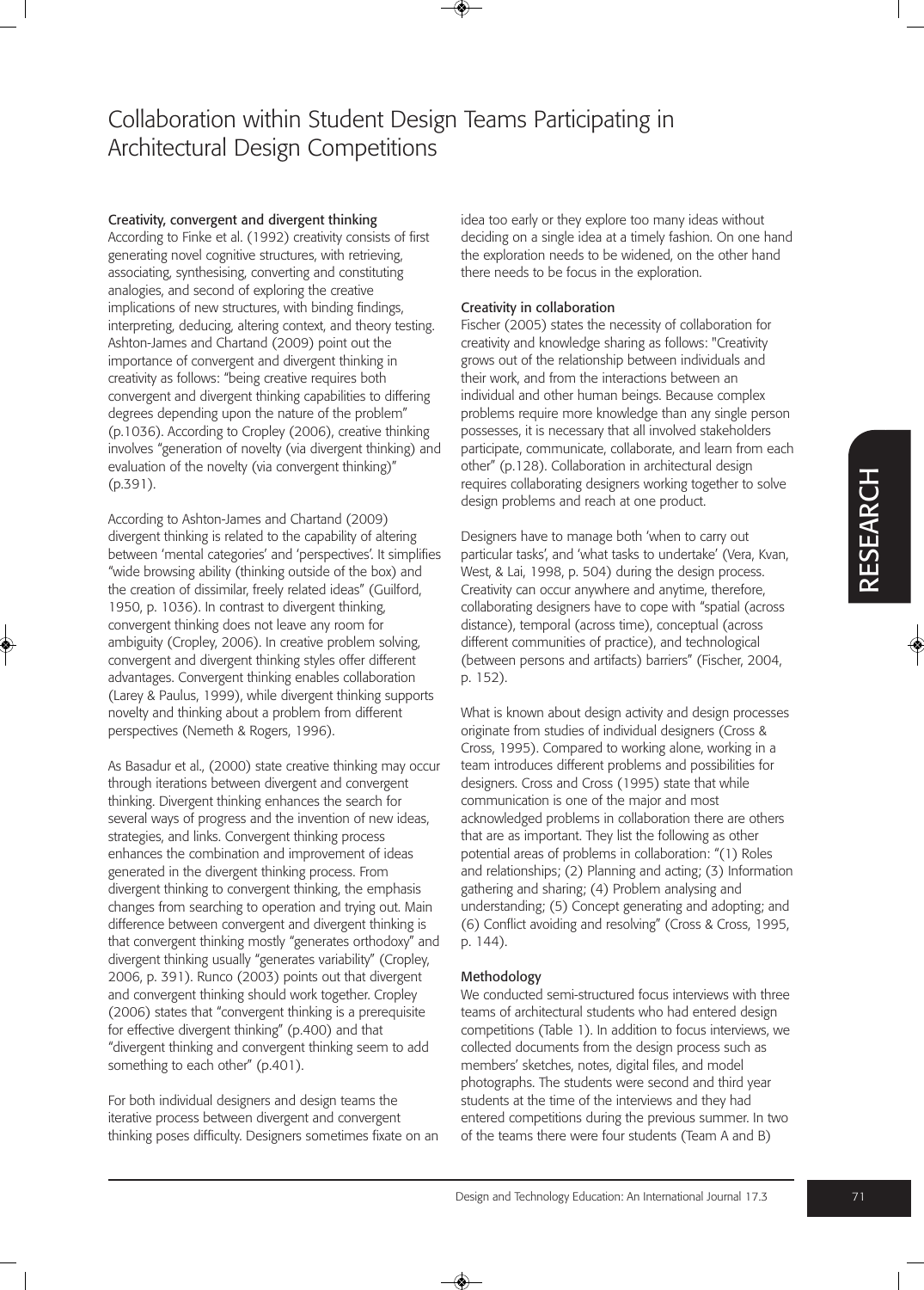| Table#1 | <b>Number</b><br>of team<br>members | Member #                                   | Gender of<br><b>Team</b><br><b>Members</b> | <b>Grades</b>            | <b>Competition Name</b>                                            | Competition<br><b>Descriptions</b>     |
|---------|-------------------------------------|--------------------------------------------|--------------------------------------------|--------------------------|--------------------------------------------------------------------|----------------------------------------|
| Team A  | 4                                   | 1. A1<br>2.A2<br>3.A3<br>4.A4              | F<br>M<br>M<br>M                           | 2nd<br>2nd<br>2nd<br>2nd | Design for Kadıköy Pier<br>and Its Surroundings                    | National, Student,<br>Idea Competition |
| Team B  | 4                                   | 1. A1<br>2.A <sub>2</sub><br>3.A3<br>4. B4 | M<br>M<br>M<br>M                           | 3rd<br>3rd<br>3rd<br>3rd | Urban Dreams 5: Re-<br>evaluation of EGO<br>Hangars and Its Site   | National, Student,<br>Idea Competition |
| Team C  | 3                                   | 1. A<br>2.B<br>3. C                        | F<br>M                                     | 3rd<br>3rd<br>3rd        | Çuhadaroğlu 2011<br>Competition: "Urban<br>Face Off Platform Idea" | National, Student,<br>Idea Competition |

*Table 1. Team members and participated competitions*

and the third (Team C) had three members. The first two teams had almost exactly the same composition. From the first competition to the second, only one student dropped out of the team and a new one joined the group. Students formed their teams on their own and prepared for the competitions outside of the school hours. The competitions were student competitions open to all interested students from Turkey.

We decided to interview with these teams because, first the teams had participated in the competitions recently before the interviews were conducted; second the competition projects were already completed; third the teams were constituted spontaneously; and fourth they were accessible.

The reason why we conducted interviews was because we inquired about team members' perceptions of how the collaboration worked for each team. Furthermore, we interviewed the members together following the format of focus group interview because we wanted to observe the discussion to evolve spontaneously among team members and to understand the style of communication and relationships among them. The interviews included seven questions that were open-ended. The aim of the interviews was to disclose the design process of the teams to understand their idea generation process and their consensus building. During interviews we were investigating how each team managed to widen the exploration as much as possible (divergent thinking) and how they manage to achieve a consensus on a single idea (convergent thinking). Second, we also asked the members of the teams to describe their individual

performances and roles in the design process. Third, we inquired what the members would change or keep if they were going to participate in a competition again.

The interviews covered three topics: how the teams were organised, how responsibilities were shared, and how divergence and convergence were achieved. The settings of the interviews were selected as such that students would feel comfortable in an informal atmosphere. The collected additional material provided primary sources for reconstructing the design process for each team.

#### Results and discussion Collaboration in the design teams

One common strategy for all the interviewed teams to overcome spatial barriers (Fischer, 2004) was to work in the same place. Teams A and B lived and worked in the same places during the whole competition. Contrary to the other teams, Team C worked in different places at the beginning, later they moved to the same place to avoid spatial barriers. One of the members of Team C stated that "in the beginnings we were working separately, at our homes. Later, we realised we couldn't communicate well and we decided to move to school. We stayed at school for a while. But in the last two days we worked in different places, because each of us knew their responsibilities'."

When working in the same place but at different times, temporal barriers (Fischer, 2004) were overcome by leaving messages or sketches on a board or paper. Information gathering and sharing (see Cross & Cross, 1995; Klein & Lu, 1989) was sustained by creating common work environments such as hanging a large size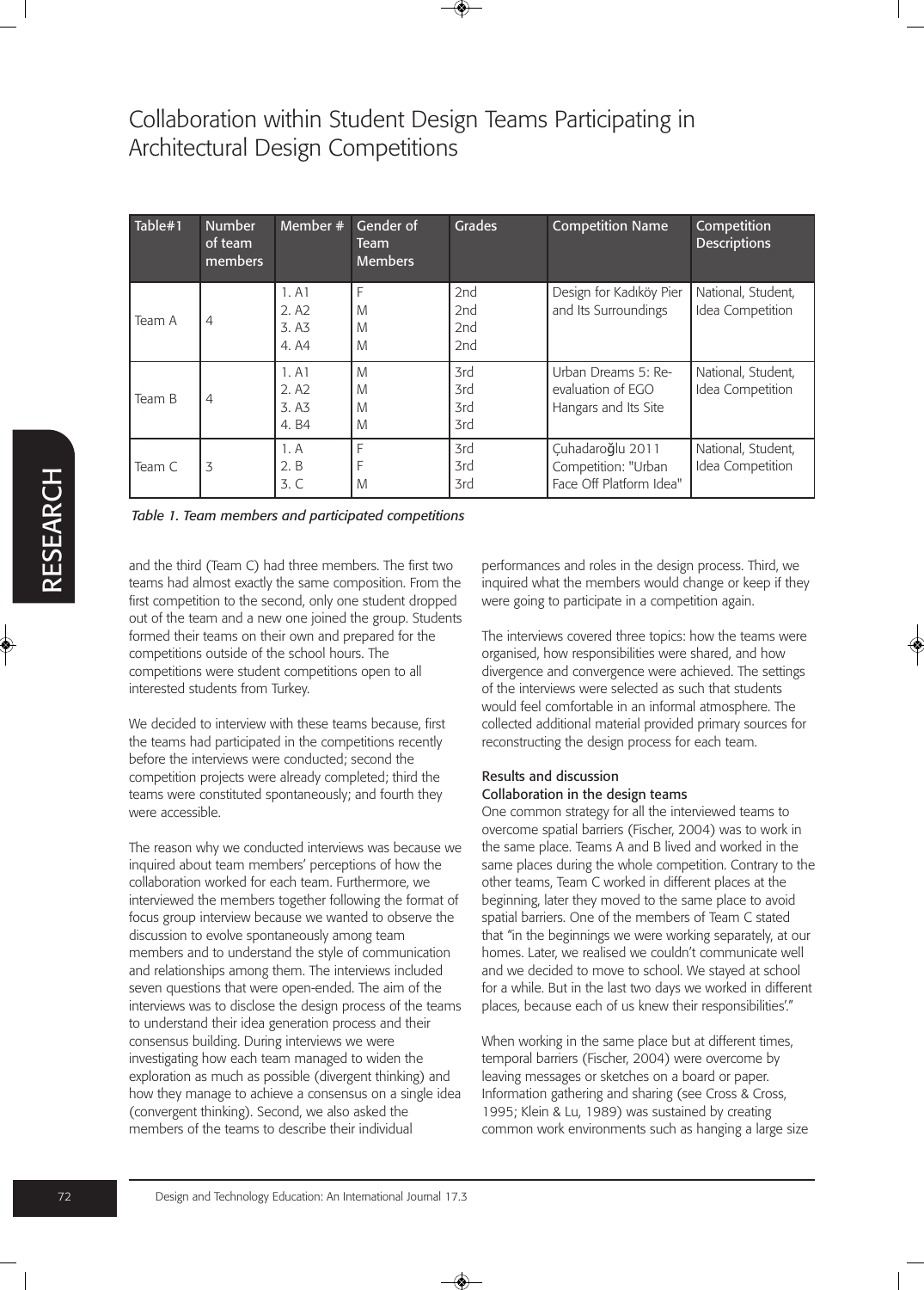

*Figure 1. Shared white board facilitating idea sharing through words. Source: Team B. (2011)* 

paper on a wall to write and sketch ideas (figure 1). A member of Team A stated that "we were together all the times. We had a paper hung on the wall. Every one of us was sketching or writing their ideas and thoughts on the paper". The shared big white board (figure 1) was used as a discussion board and message board. A member of Team A mentioned that "we were encouraging those who were not self-confident, and kept giving them the pencil to sketch. Anyone of us could step in while working on the sketch papers. I think, while discussing on the project, having a pencil in our hands to sketch ideas instantly was an advantage". Moreover, Team B used the board for recording all members' ideas and sketches to check until the end of the process. Team A also used a similar board but the board (figure 2) was not always hung on the wall. The board was used for concept generation and discussion. Although Team C used a logbook to share ideas, temporal barriers could not be overcome without working in the same place.

Teams used the World Wide Web and their lecturers' advises whenever they needed more information and clarification. The misunderstandings were resolved through trying out ideas by sketching design ideas.

Although the groups tried to plan their working process, they didn't specifically felt pressured to follow their plan. This made one of the teams loose time. Even when all steps were planned, there were plenty of unpredicted issues such as controversies among the members on design ideas or indecisiveness about presentation styles or insufficiency about aimed design representation methods.

Conceptual problems (Fischer, 2004) emerged repeatedly among team members in spite of attending the same architecture school and being in the same class. The teams followed a trial-and-error heuristics to cope with conceptual problems or they determined and followed what the majority of them believed in. A common member of Team A and B stated that "when we had disagreements about a design idea, I was mentioning the deficiencies or inaccurate points of the project". Each interviewed team utilised different strategies of problem analysis and definition. Although there was one design problem for each competition, each member focused and



*Figure 2. Shared white board facilitating idea sharing through sketches. Source: Team A. (2011)*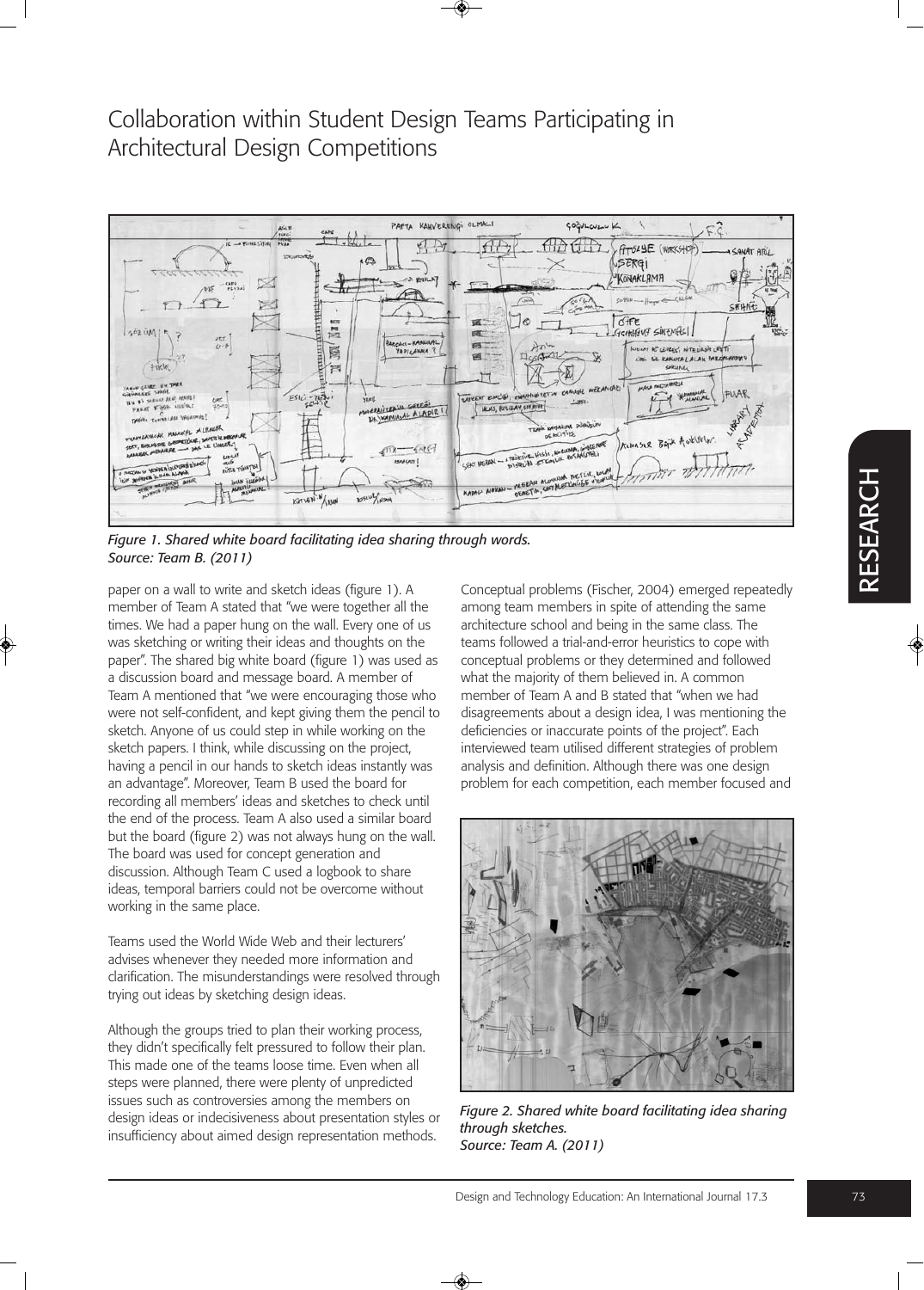emphasised a different aspect of the same problem. In Team A and B, the analysis of the problem was conducted and discussed on a big white board (figure 1 and figure 2), while Team C preferred writing or sketching in a notebook, which they used more like a logbook. Even when the team members kept finding different problems of the design task description, they managed to achieve a consensus on a single solution that they kept and developed until the end.

Roles and relationships (see Cross & Cross, 1995) were shaped informally as a result of their friendship from the school environment. One of Team A members indicated that "…we realised from studio works that we can work as a group, and then we asked ourselves why we do not participate in a competition. It is important to share our ideas among us without any hesitation…" The team members shared responsibilities spontaneously according to their strengths and personalities. Those who were curious ensured diversity in idea generation and those who were punctual with time emphasised the discipline in the teamwork. One member of Team A shouldered the responsibility of making plans and following them throughout the process spontaneously. When this member dropped out of the team during a second competition, Team B encountered serious time management problems. Although conflicts are seen as a disadvantage for teams (Klein & Lu, 1989), the interviewed teams converted them into their advantages. One of the Team A and B members expressed that "…actually we did not avoid conflicts among us. To achieve a better product it is better to contradict. Even when there were conflicting ideas, we easily agreed because we were flexible. We all shared the same aim of developing ourselves and acquiring experience."

Technological barriers (Fischer, 2004) has obstructed designers' idea developments. The designers complained about their lack of knowledge and expertise in computer programs that they needed to use to represent their design ideas. One member of Team C expressed that "our skills of computer programs was inadequate, this had directed us to imagine only that which we could draw in these programs…we did not have enough time to learn them because competitions mostly give limited time to prepare and represent a design idea…"

Experience enhances fluency in creativity (Guilford, 1959). In the interviewed teams team members often shared their experiences willingly converting them into shared experiences. The atmosphere of the work made it possible to spontaneously share information and idea. In Team A two members who had already been to the competition

site described the site to the others with the help of 'Google Earth'. One of them mentioned that "I like the process of creating a design idea…brain storming... I knew the design place very well; it was an advantage for the team. Billur [another team member] and I were the teller of the place. We made a presentation and described the area on Google Earth". One of the members of Team A, who had not been to the site before mentioned that "…after they described the site, I felt like I was there. They used Google Earth and we went on a sightseeing tour in the virtual environment". In this way, previous-experiences largely shaped the teams' design ideas. Previously acquired skills and expertise about design also helped the groups in ensuring fluency (Guilford, 1950). Each member undertook a role that they were already experienced in.

Convergent and divergent thinking in the design teams The design teams tried hard to be critical of their own ideas emphasising divergence. However, when the team liked one particular idea, they were drawn to fixate on the idea too quickly. One of the members of Teams A and B expressed this as follows: "…when we found a solution for the design problem, we were too excited. We quickly fell in love with the idea; maybe we abstained from making any changes afterwards."

However, in Team B the alternating phases of convergence and divergence helped the designers. The team used a shared board that was kept until the end of the process (figure 3). The board externalised the design ideas and kept them recorded, which helped the team produce diverse ideas and find challenging solutions. The board was used as a discussion forum for analysis and programming.

In Team C, the members decided to work individually in the beginning to increase divergence. Yet, the members created almost similar design ideas because of adapting a 'grid base plate' (figure 4 and figure 5). If we compare the teams' fluencies (Guilford, 1973) to understand their creativity and the ability to produce ideas in a short time, Team C decided to work individually, but they were unsuccessful because of fixating on an inflexible design tool. Teams A and B worked together the whole time and devised a shared environment that supported the sharing and recording of a variety of ideas.

As mentioned by Cropley (2006) too little and exaggerated convergent thinking could have negative effect on creativity. Team B complained that they spent a long time with concept generation. When the team found an idea, they were already bored with spending too much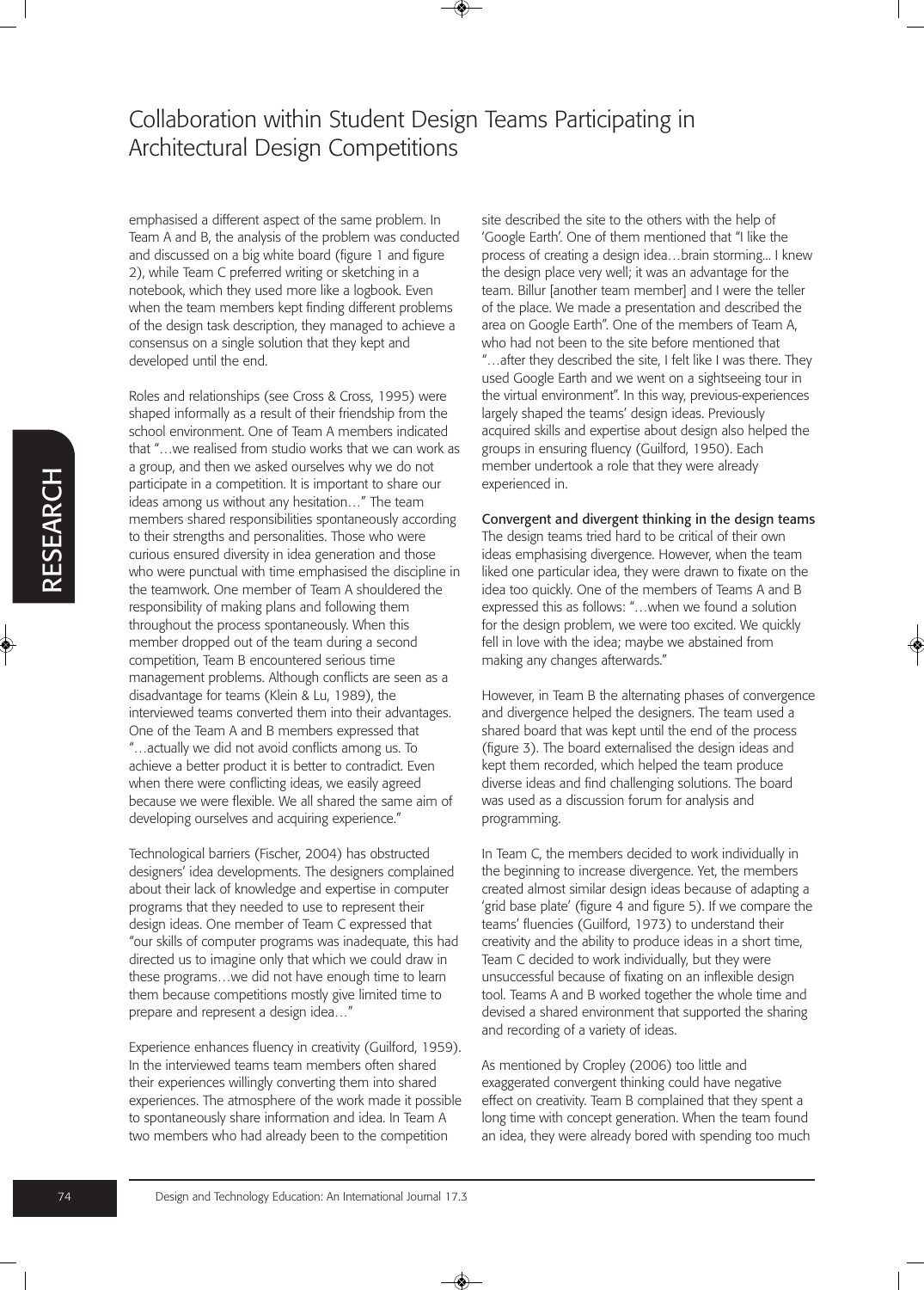

*Figure 3. Shared white board Source: Team B. (2011)* 



*Figure 4. Grid base plate and one of the member's design. Source: Team C. (2011)* 



*Figure 5. Final design of the team after the grid base plate removed. Source: Team C. (2011)* 

time on idea generation and they were not willing to develop it. However, the team members were aware of their problem and one of them explained that "…we somehow could not passed the preliminary step of literature search, reading articles etc…the design came out in a trick and we loved it, but, we could not elaborate the idea and go further…"

Curiosity (Guilford, 1973) is necessary to achieve variety in idea generation and generate novelty. One of the members highlighted specifically the importance of having a partner who was especially curious. Talking about his partner he mentioned that "He [the partner] always found interesting web pages, films, articles, pictures that we had never seen before. I don't know how he found them but I am sure his sophistication and his inquisitiveness had urged us all to start thinking differently…"

To generate a concept and adopt it (see Cross & Cross, 1995; Klein & Lu, 1989), the team members used different methods. Any of the members could take a persuasive leader role. In these situations the other members were either convinced or resistant to the idea. In some instances the teams assigned one of their members to be the "bad guy" in the group urging the others to convince him or her. Acting the 'bad guy' role might be used as a trigger for divergent idea generation process and the attempt to convince 'bad guy' might have directed the members to converge. However, one of the members of Team A stated that "actually, if I summarise the process, four of us found different problems and we solved them together."

The interviews also show that some members become dominating in the process by either constantly questioning ideas, or asking for perfectionism till the end, or imposing a personal idea on others. Questioning the design ideas often led the teams to rationalise their design ideas. All the three teams discussed each other's ideas as if they were in a jury format, which they were familiar with through their design studios. Some members were looking for ways of improving and perfecting the project till the end of the design process. In Team C, one of the members had already personally decided on a design idea, which she advocated till the end and managed to convince the others. The final design for this team became almost identical with her personal idea.

#### Conclusion

It is reasonable to say that creativity occurs in the iterative processes of convergence and divergence. The following conclusions from this study could be drawn: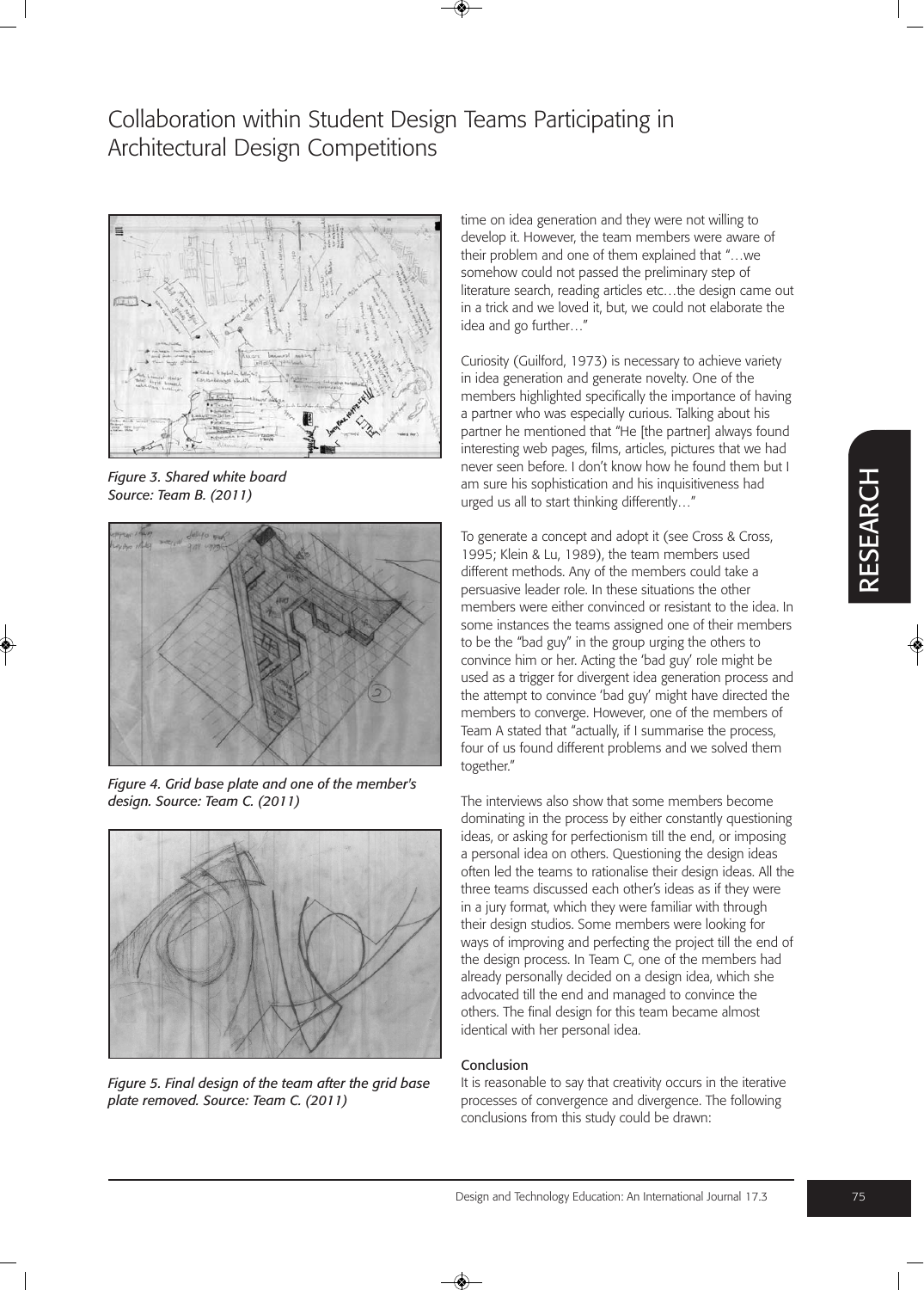- The shared work environment increases the teams' idea generation. Two of the teams lived in the same place until the submission of the projects. Team C decided to live in the same place towards the end of the design process.
- Being student and looking for originality improved the teams' willingness' to generate ideas divergently. This willingness urged them to be inquisitive.
- The members' positive attitude helped them to achieve consensus, but this was not meant they did not questioned and elaborated ideas. The teams looked for reasonable explanations for consensus building.
- Collaborative designing improved the members' knowledge and skills such as analytical and critical thinking, and computer skills.
- The teams' communication styles were informal because of the members' close relationships which helped them easily express their ideas in the design process.

This study investigated how design teams maximise the number of alternative ideas while keeping an eye on consensus building. The results show two different situations. First Team C' strategy of using a grid base plan fixated the members too quickly. Second, although Teams A and B were not formally aware of divergent idea generation, they tried to increase diversity in problem identification and solution generation.

The teams used both convergent and divergent thinking throughout the design process. The teams were successful in generating a 'common' design idea. Teams A and B overcome spatial barriers by working in the same places. Team C, in the first days, worked in different places, later they worked in the same place. Temporal barriers could not be overcome without working in the same place. Teams A and B used shared large boards to support asynchronous, indirect, and long-term communication. Team C used a logbook to record all stages and concepts. All the teams were from the same architecture school so they had a common background and understanding about architectural design. Even though the teams had the same education, they had conceptual disagreements. Teams A and C solved conceptual disagreements with persuasion. Team B did not have conceptual problem because when the team developed a design concept, the members already liked it and did not need to discuss it any further. The teams shared the work according to each member's knowledge about technological tools.

Spatial and temporal barriers were overcome easily. Conceptual and technological barriers were harder to resolve. Conceptual disagreements usually enhanced divergent concept generation, while technological barriers might have limited the range of ideas.

### References

Ashton-James, C. E., & Chartrand, T. L. . (2009). Social cues for creativity: The impact of behavioral mimicry on convergent and divergent thinking. *Journal of Experimental Social Psychology, 45*, 1036-1040.

Basadur, M., Pringle, P., Speranzini, G., & Bacot, M. (2000). Collaborative Problem Solving Through Creativity in Problem Definition: Expanding the Pie. *Creativity and Innovation Management, 9*(1), 54-76.

Cropley, A. (2006). In Praise of Convergent Thinking. *Creativity Research Journal, 18*(3), 391-404.

Cross, N., & Cross, A. C. (1995). Observations of teamwork and social processes in design. *Design Studies, 16*(2), 143-170.

Cuff, D. (1991). *Architecture: the story of practice.* Cambridge, Mass.: MIT Press.

Finke, R. A., Ward, T. B., & Smith, S. M. (1992). *Creative cognition*. Boston, MA: MIT Press.

Fischer, G. (2004). *Social creativity: turning barriers into opportunities for collaborative design.* Paper presented at the Proceedings of the eighth conference on Participatory design: Artful integration: interweaving media, materials and practices, 152-161.

Fischer, G. (2005). *Distances and diversity: sources for social creativity.* Paper presented at the Proceedings of the 5th conference on Creativity & Cognition, 128-136.

Guilford, J. P. (1950). Creativity. *American Psychologist, 5*, 444–454.

Guilford, J. P. (1959). Creativity. *American Psychologist, 5*(9), 444-454.

Guilford, J. P. (1973). *Characteristics Of Creativity.* Springfield, IL: Illinois State Office of the Superintendent of Public Instruction, Gifted Children Section.

Klein, M., & Lu, S. C.-Y. (1989). Conflict resolution in cooperative design. *Artificial Intelligence in Engineering 4*(4), 168-180.

Larey, T. S., & Paulus, P. B. (1999). Group Preference and Convergent Tendencies in Small Groups: A Content Analysis of Group Brainstorming Performance. *Creativity Research Journal, 12*(3), 175-184. Larsson, A. (2003). *Making sense of collaboration: the*